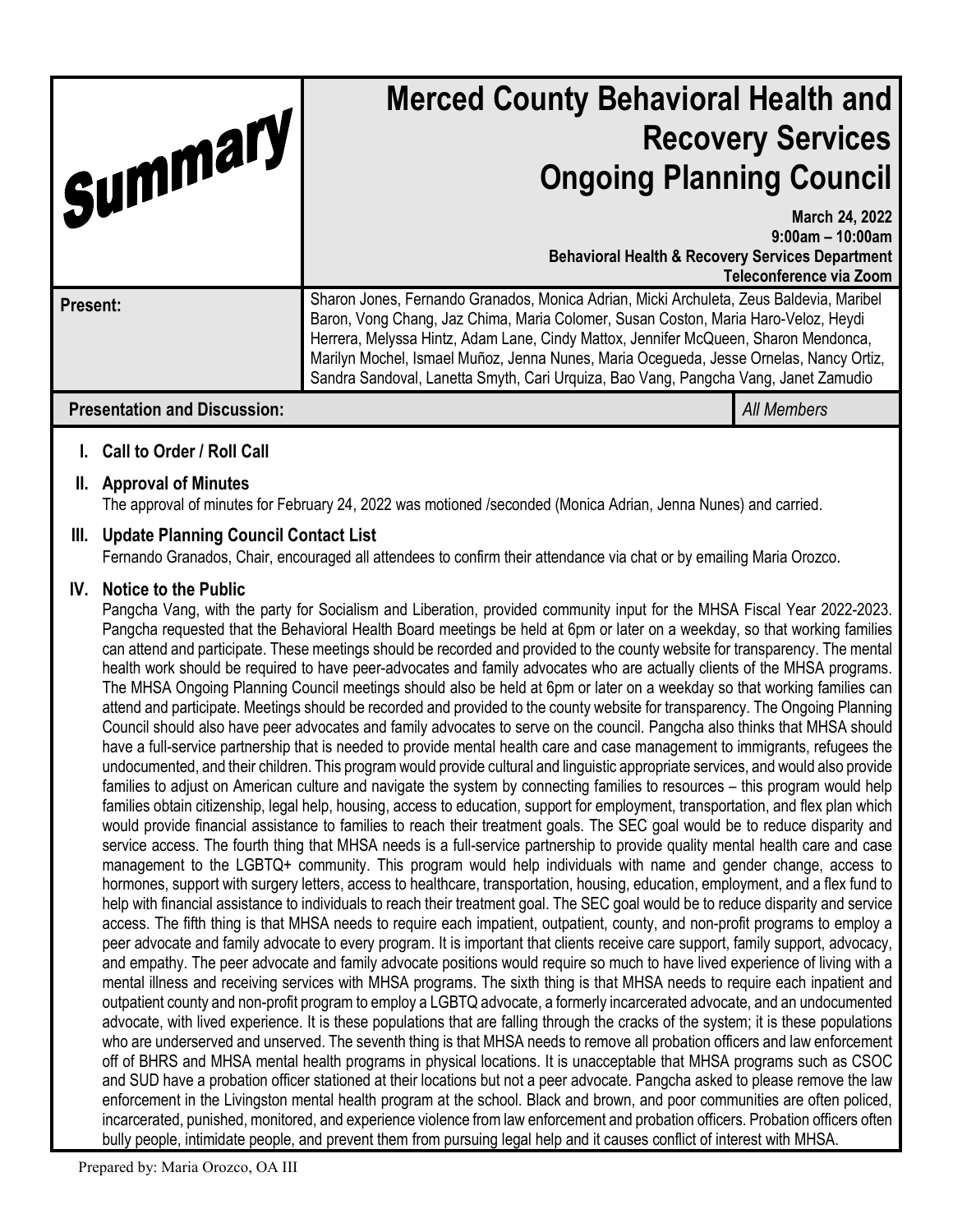Eight, that Marie Green inpatient mental health facility needs to serve the clients who are on 5150 – it is unacceptable that Marie Green feeds their clients prison food, the same food that they feed prison people. Nine, the Marie Green mental health facility needs to have a policy that all staff and management needs to support transgender's real names. Ten, that MHSA programs need to serve a maximum number of clients assigned to clinicians – currently clients are unable to receive regular quality mental health services because clinicians are overworked and assigned to a heavy caseload. Eleven, MHSA needs to require the Board of Supervisors to spend more local county budget dollars on mental health programs. Currently, the Board of Supervisors are spending more than 50% on criminal justice and their prison but they are spending very little on mental health.

# **V. Chair's Report**

No report.

# **VI. BHRS Report**

Sharon Jones reported that they are working on a new electronic health record system at BHRS. In regards to CalAIMs, there will be about 12 trainings that Cal-MHSA is going to provide on the new CalAIM and the whole restructure of the medical system. This will be sent out to everyone after the meeting for those interested in participating. They will be about an hour long but it has been put together just so that we can understand CalAIM and what the expectations are. It is a huge change anytime that you're changing the system and the way that we do things. Also, at Behavioral Health & Recovery Services we are open and operating, seeing clients, and providing services. The MSHA community and prevention workers are back in the community going to parks, providing support, reaching out to people, and finding out what the needs are. Sharon noted that those are the big highlights – we are in operation gearing up for CalAIM and getting ready to upload the new electronic health records system. Sharon added that there have been several audits: EQRO (External Quality Reviews) for mental health and Substance Use as well. Fernando Granados asked what type of presentation it is. Sharon thinks they are webinars. Cal MHSA has put together everything you need to know CalAIM. There are about 10-12 of them. The link will be sent out so that people can register if interested. Sharon thinks it will be really nice just to understand what it's about. Sharon plans on participating on all of them. Lanetta Smyth agreed and commented that they look really well laid out. Sharon shared that she is the alternate at the Cal MHSA board meetings, so they have done a lot of the work to help everyone understand, as opposed to having people read. Fernando encouraged everyone to really view those videos because it will impact all of their programs as well, so they may want to be aware of the potential impacts it would have on the delivery of services within our own programs.

Sharon Mendonca, BHRS Assistant Director, informed that there are 10 trainings. She said that not all are geared towards clinical staff, some are geared towards more support staff. Just because there are 10 of them doesn't mean you have to attend all 10 – she suggested to attend those that pertain to them. Sharon Jones thinks it will be very meaningful because it will help to understand what CalAIM is all about.

Fernando suggested that maybe in the future we can have a presentation in this meeting on how the departments can implement these changes that CalAIM is asking for. Sharon Jones shared that we will have Jennifer Mockus present as well, possibly next month, from a managed care perspective. Sharon thinks it would be great to get perspectives from both, specialty mental health in BHRS and Central California Alliance for Health.

#### **VII. Presentation: US Dept of Veterans Affairs – Preventing Veteran Suicide** Presentation tabled.

### **VIII. MHSA Issues Resolution Process**

Sharon stated that we do have a requirement for the Issues Resolution Process and this will be another document that will be sent out after the meeting. The Issues Resolution Process is in regards to the community program planning process if there are concerns in regards to the implementation of programs or the consistency of programs – any plan that is approved under MHSA. If there is a concern, the state requires that we exhaust all options using the Issues Resolution Process before going to the state, such as the Mental Health Services Oversight and Accountability, Department of Health Care Services or the California Behavioral Health Planning Council. This process is put into place to support the individual bringing forth their voices. Sometimes we see it more as a threat or an inadequacy of people who bring forth their voices. Under MHSA, this process is in place because we want to hear your voices, and we want it to come forth to meet together prior to going to the state. Sharon added that they want to work it out here on the local level at Merced County. This process is about addressing issues of MHSA in an appropriate and expedient manner, meaning that we want to get it resolved quickly so that we can move on with the process of recovery. Sharon explained the different avenues to resolve issues. If there is an issue or there is something that needs to be filed, this is the process you follow. She noted that they are open to feedback. After it is filed and to close the loop, a response will be provided for the issue. Sharon discussed about inconsistencies with approved plans. If a plan is spoken of in a particular way by the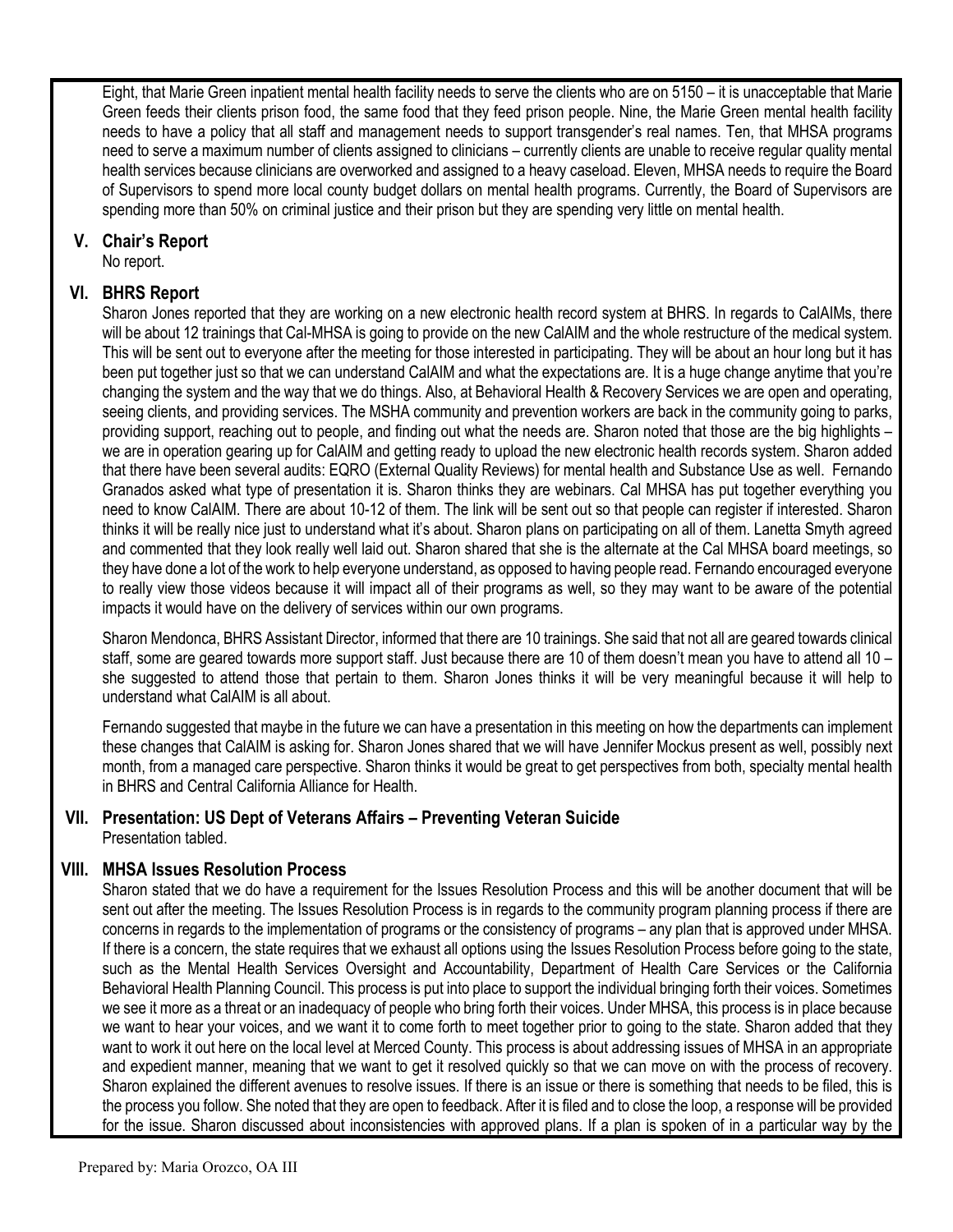stakeholders, and all of sudden it has taken a whole different direction, that would be something you would have an issue with. Also, using MHSA funds in an inappropriate manner is another part of this. Sharon wanted to make it very clear that there is a process, and the different ways in which to access this. For any questions, please feel free to contact her.

# **IX. MHSA Community Planning Process Review**

Sharon reminded everyone that we are currently in a community planning process. Even though Mental Health Services Act is the funding, when we are having these focus groups, we are talking about all things: BHRS, mental health, behavioral health, and SUD. Just because it is an MHSA focus group, that doesn't mean it's totally restricted; it goes into a broader topic of behavioral health care. As part of the community planning process, that is a way to comment as well. The process starts by taking a look at where we are in terms of approved programs and any changes or additions. It will culminate with the approval at the Board of Supervisors. A stakeholder process is required – there have been focus groups thus far.

# **X. Update on MHSA Focus Group Feedback**

Sharon Jones stated that they are open to feedback as they are in the middle of a community planning process. She mentioned Pangcha's feedback in the public comments, and noted that it was very thorough – an opportunity to transform the system, to grow, and meet our diverse communities. Sharon asked Pangcha if it could be sent to them.

### **XI. Update on MHSA DRAFT Annual Update**

Sharon explained that the community planning process draft annual update is currently with the director for review in draft form. It will be in draft form up until the Board of Supervisors approves it. Sharon said that they were hoping to post it on Friday, but they think that it will be a little delayed because Sharon has to meet with the director. Sharon gave accolades to Cindy Mattox as it is a lot of work with so many MHSA programs; Cindy is able to work very diligently and make meaning out of what everyone is doing in terms of outcomes as it requires a lot of thought, effort, and energy. Sharon thanked Cindy for that because she takes the lead with this and does a wonderful job.

Sharon shared about 2 wonderful focus they had within the last couple of weeks. They had one with the LGBTQ+ brothers and sisters community, which was really robust and nice. One thing that was documented was that we have a little bit of growth in Merced County, so things are moving forward a little bit.

Jennifer McQueen, Merced Pride Center, expressed that she was very happy they had that focus group. She as well enjoyed hearing the feedback. She thanked Sharon for the opportunity. Sharon added that it was a wonderful focus group – the power of community, the power of voices. Sharon is wanting a training from all of those voices. She thinks it would be wonderful for administrative staff because it was an excellent focus group. It is also a showcasing of the progress that we've made in Merced County. Sometimes we feel like nothing is going right and there's no forward momentum, but in the focus group Sharon learned that if a flag was raised to support and to represent LGBTQ+ in Merced County that is really good progress. There was so much wonderful sharing and learning feedback – it was really healthy, really powerful, and Sharon really enjoyed it.

Adam Lane, LGBTQ Collaborative, shared that he really appreciated the focus group as well and was heartened to see that there were perhaps 45 people that were present. That is a big change from previous years when there have been focus groups and maybe there weren't even so much as 10 involved. Adam thought it was amazing and thanked Sharon for facilitating it. Sharon noted that it was also across county lines. Sharon thinks that collaboration is powerful, and even though it was just little Merced, the Central Valley was present. She loves that because often times we are moving towards some of the same goals, and we stay in silos, but it opened up and that was great to see as well.

Sharon mentioned that another focus group they had was with some of the clinical staff in the Children's System of Care. Whenever Sharon approaches any topic we always know that there are pros and cons, high points, and there are possibilities and successes to do things better. Here in Merced County, and many counties, we are in need of more practitioners. When we are in need of more practitioners, that means that the practitioners, clinicians, or whatever the type of scope of work we have, may be carrying a little bit more. The need for more staff and a balance of caseloads was brought up in the focus group. That was also a powerful focus group to see what the needs are and how we can move forward to help, support, and strategize. Sharon let everyone know that if at any time anyone would like a focus group, they are now done year long. If there is a topic or a voice they want to raise, just reach out to Sharon and a focus group will be set up to hear their voices. Not just voices, because voices get disempowered, but to see what resources and capability we have to address their needs. We may not be able to address them in that moment, but who knows, maybe we'll be able to raise even more flags here in Merced County. Sharon was really excited about that. Sharon noted that our goal is always diversity and inclusion. We may not be there yet, but Sharon knows that as we do move forward, we have to move forward in healthy energy. Just because something may not be happening that we want it still does not give us the right to be negative or to put down things, but to really work for inclusion because inclusion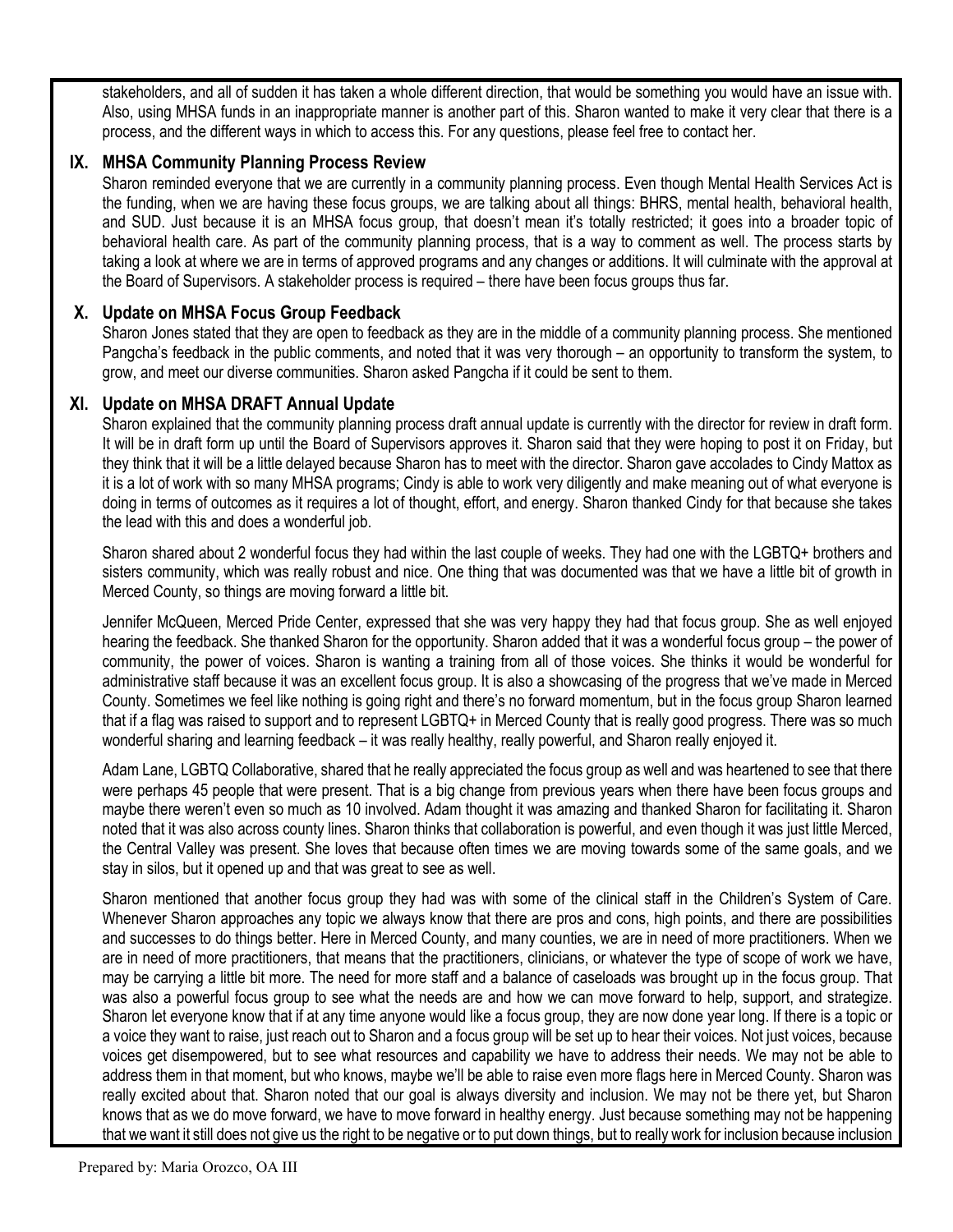is wonderful; we know that it feels bad to be excluded. We are moving toward acknowledging diversity and inclusion, as well as doing it in a culturally humble way. Sharon always refocuses herself about wearing the community hat because that is where mental health happens in the community. As MHSA Coordinator, she is more than open to receiving emails, to sit down with them, etc. It is so important to keep that community health and healing going, as well as to have healthy voices in the community.

### **XII. Administrative Updates and Changes**

Sharon reported that she now has a program manager under her supervision, Ayesha Hunter. They have listened to the voices, and she will be providing group supervision and developing clinical trainings. As many know, Sharon Jones does a lot of the trainings here in Merced County BHRS, so the hope is to build even further by adding more clinical trainings and trainings that will move them forward. Sharon said that if there is anyone who would like to meet with Sharon to discuss a training that they want to move forward, it requires approval from our director, but Sharon would be more than willing to work with them and see what they could bring forward to build capacity with training, cultural humility, and life-long learning. For any training requests, please email Sharon Jones.

Sharon noted that Micki Archuleta shared via chat: *The cross-county collaboration with Stanislaus in the LGBTQ focus groups represents an effort by that county to take over the local efforts of queer volunteers.*

Sharon shared that the goals of MHSA include essential elements that they operate under: community collaboration, cultural competence, client and family driven integrative services model and wellness, recovery, and resilience. We all want to feel well because if we feel well, we can thrive. Sharon announced that the annual update draft will be posted soon and a notification will be sent out. When it's posted for 30 days, there will be time for everyone to give further feedback. Sharon asks that they review it. There will be a public hearing with the Behavioral Health Board after that. At that public hearing, there's time for more comments and more feedback. They are looking for an action at the public hearing to have the plan sent to the Board of Supervisors for approval. Once they approve, it needs to be sent to the state within 30 days. The timeline is to have it to the state by June 30<sup>th</sup>.

Fernando Granados requested a Budget report for Administrative Updates and Changes at the next meeting to see where they are at with MHSA funding. He shared about increases coming to the county in regards to MHSA and wants to know what that means for Merced County. Sharon explained that the way it currently works is that there's a formula that they use. As part of the formula, is the population size and other things and that is how they determine the allocation of the amount of money that each county is going to receive. The money comes in every month and it varies – it's not a set amount because it's depending on the millionaires and the amount of money they are making as well. Sharon agreed to add "finances report" on the next agenda. At the public hearing, Sharon will also be speaking about the different programs that we have, the approved program amounts, and any proposed changes to the current annual update.

### **XIII. Announcements**

Bao Vang, Merced Lao Family, shared that next week, on Saturday, April 2<sup>nd</sup> at Applegate Park, they will be hosting their mental health day awareness. There will be a COVID-19 mobile vehicle out there for anyone who needs vaccination. There will also be other partners out there tabling. She asked that they all share that everyone is welcome – it will be from 10:00 PM – 3:00 PM. For any questions, please reach out by calling the Merced Lao Family phone number.

Jenna Nunes, announced that they have a stigma event in the evening at Delhi, from 5:00 PM – 7:00 PM. There is still room if anybody would like to come with a booth or table to provide information on services. If they know somebody who was attending Delhi High School or the elementary, or parents of those attending those schools, they are invited as well. This event was made to include parents. They do have a couple of April dates – Jenna can provide those to Melyssa to send out to everybody. Monica Adrian, Caring Kids, asked if they just had an event at Merced High yesterday. Jenna confirmed that they did. Monica added that she saw it over social media and looked pretty well attended. Jenna said it was a huge success. They did not stop moving, talking, and keeping students engaged. With the pandemic, there was less attendance in stigma events and this one felt more pre-COVID. Jenna expressed that it was really good to see everybody out there.

Jesse Ornelas, Youth Leadership Institute, shared that this Sunday at McNamara Park from 12:00 PM – 4:00 PM, they will be having a youth art show. They will be having special performances from some local youth musicians. There will also be a vaccination clinic, free food, raffle prizes, opportunities for people to participate in some art, and music provided by DJ Zilla. Also, April 2nd at McNamara Park, they will be having a Spring equinox ceremony with Aztec dancers from northern California, vendors selling different types of crafts, and Native jewelry. The event will be at 9:00 AM – 2:30 PM. The flyers will be sent to Sharon. Sharon reported that the Merced High School event yesterday was wonderful and very resourceful. Jessica's House from Turlock was there – they offer grief and loss support for children, teens, young adults, and their families. Sharon invited her to present at this meeting and she said she would be willing to do that. They are also doing tours of their new set up; she will be sending